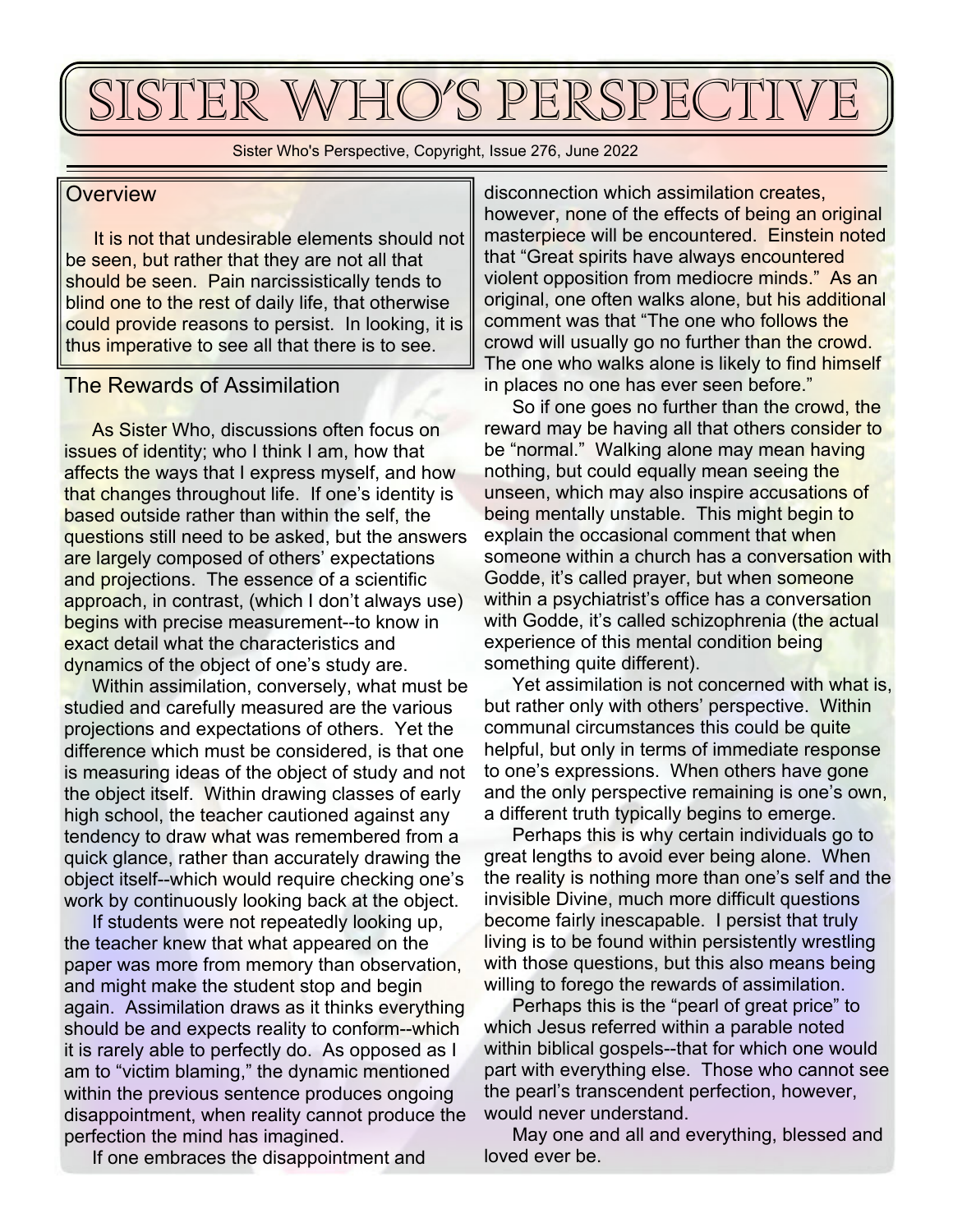## The Rewards of Indifference

 The epidemic of narcissism has spread and damaged humanity far more than even AIDS, yet remains mostly unaddressed. I concede that it has allowed millions to live extravagantly, but at the expense of others. I have never been able to convince myself, however, that peace in one part of the world is worth war in another- whether between communities or individuals.

 As nearly as I've been able to calculate, for example, the poor are supposed to be indifferent to the economic disparity between themselves and the wealthy. From one perspective, I agree that someone else's abundance doesn't mean anything in relation to one's self. From another perspective, I suggest that whatever the wealthy decide to do with their financial abundance, becomes a witness either for or against them in terms of karma, divine judgment, or even merely basic character development.

 Using resources selfishly makes clear to all observers that one is a very selfish person. If one wants to be known as generous, that means giving something away. If one wants to be known as kind, that means blessing another's life. If one wants to be known as loving, that means investing in what love truly means.

 Among the rewards of indifference is that nothing needs to ever be given, no blessing needs to be ever shared, and no love needs to ever be shown. I suggest that among the rewards is consequently a feeling of emptiness and life without any fundamental purpose. Well, it's certainly less complicated.

 So are the rewards worth the experience? I cannot legitimately answer that question for anyone other than myself, but I don't think anyone who's read this newsletter for any length of time needs to be told what my answer would be. If one additionally had an entire century available within which to accomplish any such action, but never found time to do so, that would verifiably constitute an extreme failure.

 Within the Bible is a story of a wealthy young man who approached Jesus and asked about becoming one of his followers and was told that he must sever the connection between himself and his wealth, which he was apparently unable to do. It appears that values and priorities generally shift dramatically when wealth becomes part of the equation. It seems to bear

repeating at this point, but I feel as if I've been repeating it far too often lately, that "When money becomes the measure, relationships always suffer."

 The current focus is nonetheless not wealth management, but rather indifference, so the question to be asked is whether there's any link between the two. If one is indifferent, is any accumulation of wealth more or less likely? The answer is actually rather complicated and vague.

 If one is indifferent to the life experiences of others, it is logically easier to appropriate their resources and remain unconcerned. If one is conversely indifferent to the accumulation of wealth, contentment is logically more attainable, but not for that reason more likely. Ultimately, wealth doesn't care how one feels, but is more often a product of opportunities and resources.

 That would probably be fine, if humanity were not also inherently moral creatures, inclined to feel incomplete without that dimension of self effectively managed. If one could somehow kill that part of one's self inclined to feel anything, being selfish or indifferent might be easy to manage. Being a fractured, incomplete, or partial human being, might be a bit more difficult.

 So what this makes obvious, is that the rewards of indifference are really only available to those willing to be less than fully human, less than fully alive, and definitely not created in any allegedly divine image. Indeed, such rewards are equally unavailable to anyone seeking enlightenment, because of the requirement to be unconcerned about whether or not it is achieved.

 More concisely, neither love nor wisdom are encompassed by the rewards of any sort of indifference. Neither relationships nor life can be embraced with any integrity. Accomplishment of any sort, in fact, has no meaning within a context defined specifically by indifference.

 The effects of indifference actually make its corollary and opposite more appealing. The more one knows and understands the rewards that indifference will most reliably bring, the more one logically strains in the opposite direction. In avoiding the entanglements of relationship within which indifference is virtually impossible, the fundamental dynamic of symbiosis ceases to operate and life comes to an end.

 Yet at least one is unconcerned if it does. May one and all and everything, blessed and loved ever be.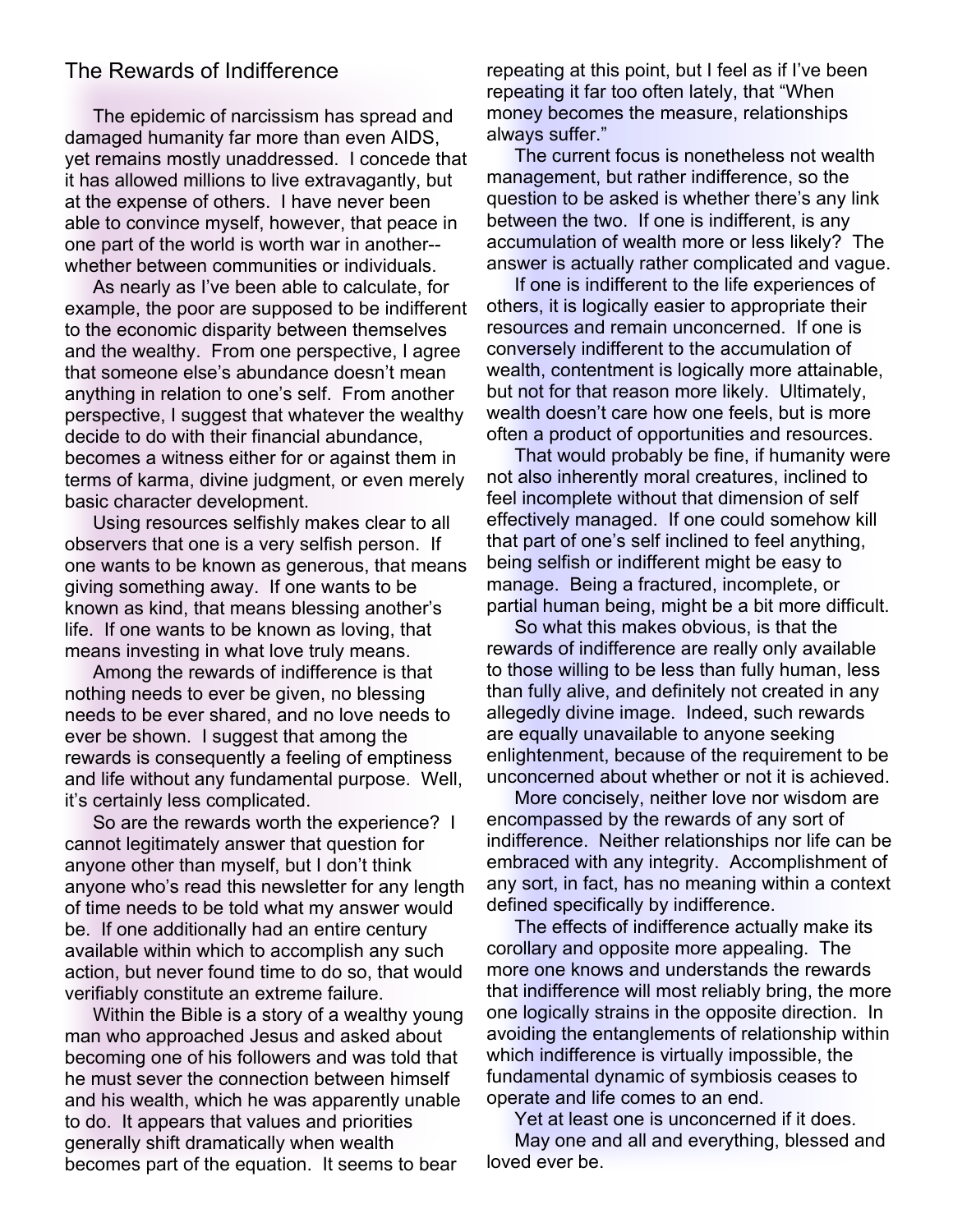# The Rewards of Apathy

 If one has no concern, one can hear any words that are spoken and remain calm. The superficial freedom of speech is supposed to be inherently valuable, yet require no defense. All pursuit of wisdom and love is rendered purely extracurricular, existing only for entertainment.

 The integrity of the foundations of one's life are likewise of no concern. Everything is expected to remain as it is, instead of growing, developing, or breaking down in response to the passage of time or the effects of weather. If work was done correctly, then nothing more is needed--and that is always the assumption.

 The medical industry's existence, however, insists the opposite is true. Remedies exist in abundance specifically because it is common for bodily functions to go awry. It is not that cynicism is the wiser path, but rather that there are infinite possibilities in both directions.

 In the presence of apathy, however, one need not be concerned with maintaining health, integrity, or ability. Imagination has no job to do, because there are no problems it is wiser to promptly address. If there are non-physical dimensions of being, they are unimportant.

 Apathy has no need to respond to what is unseen but nonetheless influential. Whether the blowing of the wind or the vibrations of music landing upon one's ears, being flat and existing in only a single dimension, is regarded as successful. The wonders of imagination lie persistently beneath the surface, like untapped aquifers that could transform a desert.

 I am reminded of a time when someone wealthy openly remarked, "I have the ability to help others, but no reason to do so." I was stunned and didn't know where to even begin, to explain all that the individual was clearly not seeing. Every narcissist's existence is actually dependent upon the willingness of others to

*"We cannot know that all of the things we imagine, but do not immediately see, are for that reason any less real."*

*– Sister Who*

freely give to even those yet unaware of the interconnection and interdependence of all life.

 Perhaps they might eventually learn, but apathy inspires no intention to ever do so. Only love can do that. Only when awareness goes beyond the self, can transformation begin.

 From a certain perspective, this discussion could be analogous to someone choosing to persist in keeping eyes shut. "I could open my eyes and see, but I have no reason to do so." I would be at a loss to explain why opening one's eyes is preferable, because while from one perspective there is extensive beauty to see, there is also extensive suffering--yet in many instances suffering one could bring to an end.

 A difference that could follow is being known and remembered as one who brought an end to suffering or conversely as one who accumulated an enormous amount of money, which was later redistributed to ungrateful persons. If one is only remembered as long as is required to redistribute wealth, well, even the pages of the calendar don't change that quickly. Leaving the world a better place, conversely, identifies one as a participant in humanity's ongoing progress.

In effect, one's life becomes larger than its actual dimensions and probably even provides a solid foundation for the subsequent creativity of others. Isolation becomes an illusion visible only if one is unable to see the rest of the larger picture--even though it really is there. If I had to choose between being nonexistent and being "the elephant in the living room," clearly I would choose the latter, within which is the possibility of being seen later by someone else.

So if the current generation is committed to apathy, I must live for a future one that is not. If a future generation is to have sufficient reason for valuing my work, I had better make the work as excellent and solid as I possibly can. Yet if only they can say whether or not the work truly is good, I will also need to have faith, trust the intuitive guidance I receive, and allow the work to be whatever it will be.

If any question the work I do, I must be willing to discuss it, because apathy was never a part of why it was created, even if a common response within the immediate human context at the time of origination. In fact, the work is not merely a reflection, but rather a response.

May one and all and everything, blessed and loved ever be.